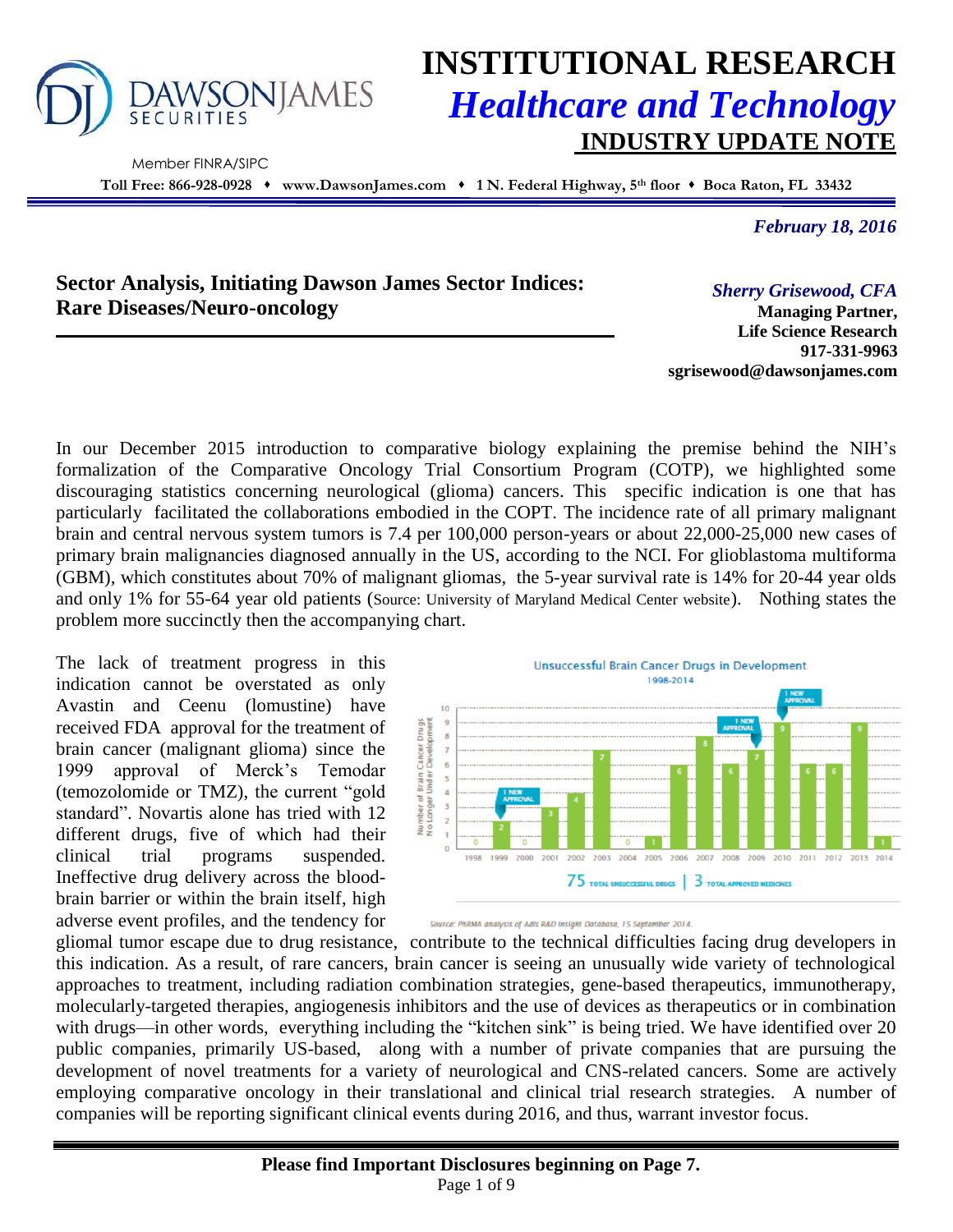



#### **DAWSON JAMES CNS RARE DISEASE INDEX**

## **DAWSON JAMES CNS RARE DISEASE INDEX COMPANIES**

|                 |                                     |       |          | 30 Day    | Day       |              | 12 Mo                     | <b>Mkt Cap</b> |                          |                          |
|-----------------|-------------------------------------|-------|----------|-----------|-----------|--------------|---------------------------|----------------|--------------------------|--------------------------|
| <b>Ticker</b>   | <b>Security Name</b>                | Last* | %Chg     | Vol Avg   | Day Vol   |              | YTD%Chg 12Mo%Chg (\$MM's) |                | <b>EPS FY1</b>           | PE FY1                   |
| <b>ADRO</b>     | Aduro BioTech, Inc.                 | 14.97 | 4.61%    | 352,187   | 265,645   | $-46.80\% -$ |                           | 905            | $-1.06$                  | --                       |
| <b>AGEN</b>     | Agenus Inc. **                      | 3.01  | 6.36%    | 1,354,347 | 829,315   | $-33.70%$    | $-40.16%$                 | 244            | $-1.05$                  | --                       |
| <b>AGIO</b>     | Agios Pharmaceuticals, Inc.         | 39.76 | 5.30%    | 1,040,448 | 669,414   | $-38.76%$    | $-66.46%$                 | 1,421          | $-2.60$                  | --                       |
| ARIA            | ARIAD Pharmaceuticals, Inc.         | 4.86  | 2.97%    | 3,920,496 | 2,609,265 | $-22.24%$    | $-33.88%$                 | 893            | $-1.26$                  | --                       |
| <b>BINV-OME</b> | <b>BioInvent International AB</b>   | 2.69  | 2.67%    | 576,299   | 351,562   | $-29.02%$    | 14.09%                    | 427            | $-0.58$                  | --                       |
| CALA            | Calithera Biosciences, Inc.         | 5.59  | 10.04%   | 170,894   | 89,601    | $-27.02%$    | $-65.30%$                 | 92             | $-1.92$                  | $\overline{\phantom{a}}$ |
| <b>CLDX</b>     | Celldex Therapeutics, Inc.          | 7.69  | 6.07%    | 3,303,176 | 3,724,345 | $-50.96%$    | $-63.33%$                 | 715            | $-1.32$                  | --                       |
| <b>CTIC</b>     | CTI BioPharma Corp.                 | 0.42  | 22.91%   | 3,042,459 | 5,093,424 | $-66.11%$    | $-81.31%$                 | 95             | $-0.60$                  | --                       |
| <b>CYTR</b>     | <b>CytRx Corporation</b>            | 2.77  | 10.80%   | 549,173   | 1,855,040 | 4.53%        | $-6.42%$                  | 166            | $-0.79$                  | --                       |
| <b>DMPI</b>     | DelMar Pharmaceuticals, Inc.        | 0.81  | 5.18%    | 19,748    | 34,866    | $-13.84%$    | 15.70%                    | 30             | $-0.15$                  | --                       |
| <b>DFFN</b>     | Diffusion Pharmaceuticals Inc.      | 1.24  | $-0.64%$ | 9,173     | 3,066     | 24.20%       | $-58.60%$                 | 23             | $\omega$ .               | --                       |
| <b>ETX-LON</b>  | e-Therapeutics plc                  | 0.22  | 0.00%    | 62,251    | 223,508   | $-21.10%$    | $-35.82%$                 | 69             | $\sim$ $\sim$            | --                       |
| <b>EXEL</b>     | Exelixis, Inc.                      | 4.22  | 0.48%    | 4,944,196 | 6,496,997 | $-25.18%$    | 70.16%                    | 954            | $-0.85$                  | --                       |
| GNSZ            | GenSpera, Inc.                      | 0.14  | $-3.52%$ | 36,679    | 63,805    | $-9.74%$     | $-85.27%$                 | 6              | $-0.17$                  | --                       |
| <b>GWP-LON</b>  | <b>GW Pharmaceuticals PLC</b>       | 2.65  | 0.38%    | 556,624   | 632,444   | $-33.23%$    | $-35.82%$                 | 651            | $-0.32$                  | --                       |
| <b>IMUC</b>     | ImmunoCellular Therapeutics, Lt     | 0.24  | 7.31%    | 305,453   | 164,090   | $-32.62%$    | $-55.67%$                 | 20             | $-0.14$                  | --                       |
| <b>IMV-TSE</b>  | Immunovaccine Inc.                  | 0.49  | 6.52%    | 46,160    | 11,050    | $-33.78%$    | $-28.99%$                 | 42             | $\overline{\phantom{a}}$ | --                       |
| <b>INSY</b>     | Insys Therapeutics, Inc.            | 17.68 | 4.06%    | 995,243   | 364,854   | $-38.25%$    | $-31.34%$                 | 1,224          | 1.31                     | 13.44                    |
| <b>KPTI</b>     | Karyopharm Therapeutics, Inc.       | 5.83  | 5.05%    | 393,320   | 291,399   | $-56.00%$    | $-78.50%$                 | 198            | $-3.21$                  | $\overline{a}$           |
| KITE            | Kite Pharma, Inc.                   | 44.89 | 4.69%    | 1,325,308 | 1,004,656 | $-27.15%$    | $-28.28%$                 | 2,041          | $-1.92$                  | --                       |
| <b>NLNK</b>     | <b>Newlink Genetics Corporation</b> | 22.19 | 5.42%    | 549,159   | 379,857   | $-39.02%$    | $-42.87%$                 | 606            | $-1.55$                  | --                       |
| <b>NWBO</b>     | Northwest Biotherapeutics, Inc.     | 2.31  | 17.26%   | 458,375   | 383,681   | $-27.81%$    | $-61.94%$                 | 189            | $\overline{\phantom{a}}$ | --                       |
| ONC-TSE         | Oncolytics Biotech Inc.             | 0.38  | 2.70%    | 49,670    | 95,470    | $-1.30%$     | $-39.68%$                 | 44             | $-0.13$                  | $\overline{a}$           |
| <b>OXGN</b>     | OXiGENE, Inc.                       | 0.5   | $-7.41%$ | 155,389   | 65,593    | $-34.20%$    | $-68.94%$                 | 14             | $-0.53$                  | --                       |
| PPHM            | Peregrine Pharmaceuticals, Inc.     | 0.92  | 2.22%    | 1,196,099 | 542,764   | $-21.37%$    | $-28.12%$                 | 207            | $-0.29$                  | --                       |
| <b>STML</b>     | Stemline Therapeutics, Inc.         | 4.64  | 8.41%    | 92,649    | 50,152    | $-26.47%$    | $-67.02%$                 | 77             | $-2.12$                  | $- -$                    |
| <b>TCON</b>     | TRACON Pharmaceuticals, Inc.        | 6.59  | 2.09%    | 42,979    | 17,070    | $-28.68%$    | $-29.44%$                 | 79             | $-1.85$                  | --                       |
| <b>VBLT</b>     | Vascular Biogenics Ltd.             | 3.17  | 2.59%    | 155,869   | 49,546    | $-39.73%$    | $-77.53%$                 | 69             | $-0.87$                  | --                       |
| ZIOP            | ZIOPHARM Oncology, Inc.             | 6.12  | 9.29%    | 3,126,514 | 2,292,494 | $-26.35%$    | $-36.51%$                 | 733            | $-0.97$                  | --                       |

Source: FactSet

\*Prices intraday 2/16/16

\*\* Agenus Inc. (AGEN/Rated Neutral)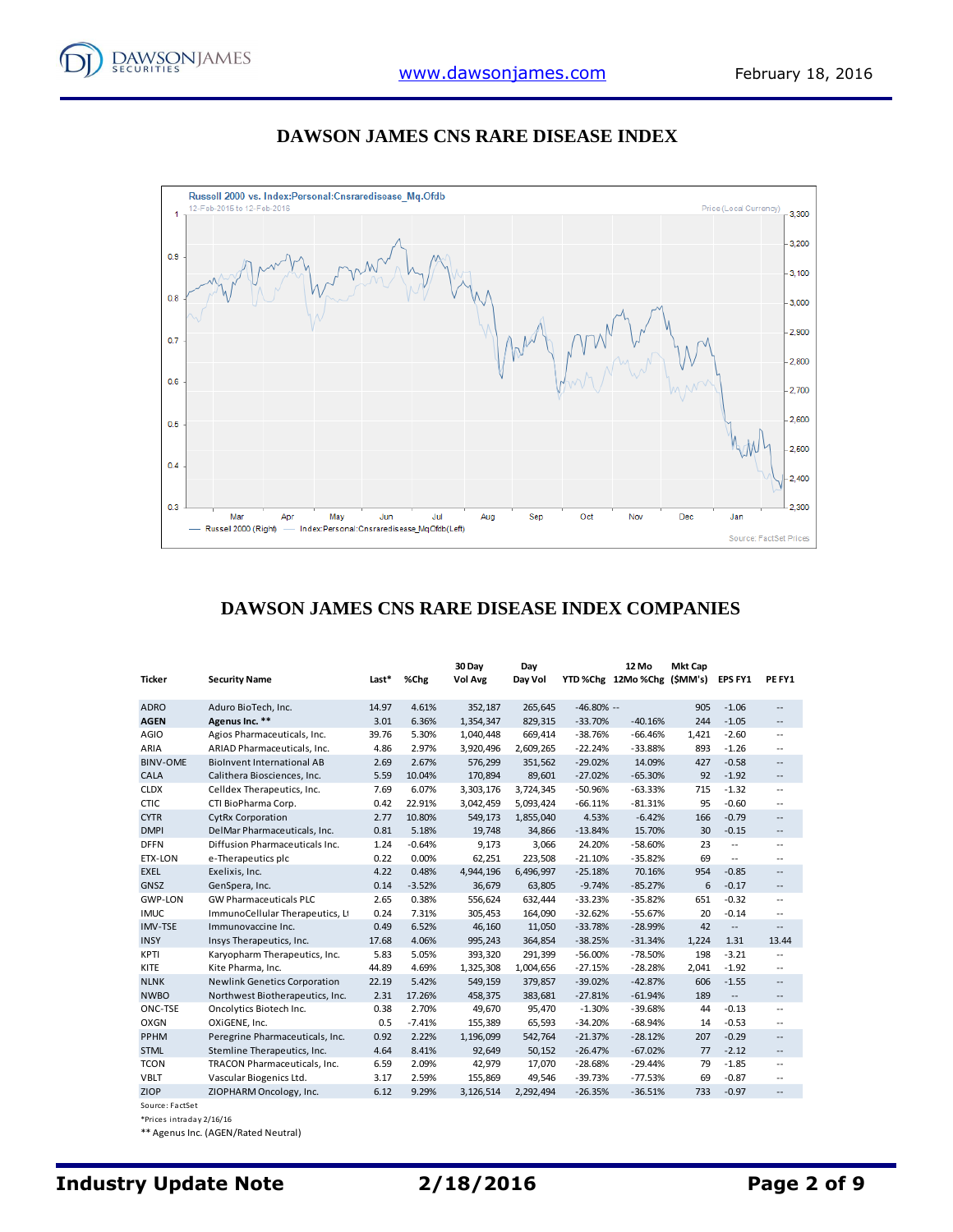

As is the case with our Dawson James Molecular Diagnostics Index, we have chosen to eliminate selected large cap companies, and in particular for this index, "Big Pharma". We believe by doing so we have focused our sector on what we believe are the real "innovators". Two companies, Calithera Biosciences and Diffusion Pharmaceuticals are newcomers to the public market as they both completed pubco reverse mergers since January 1<sup>st</sup>. We have also chosen to benchmark the index to the Russell 2000, which in this case, is very highly correlated with the Index. Of note is the fact that the Russell 2000 appears to be making a slight upward move in the last week or so, which may foreshadow an improvement in price action for this entire group.

## **Selected Comparative Oncology Clinical Work From Our Subsector Companies**

With regard to specific work in neurological cancers, of the 25 or more US veterinary research institutions employing comparative biology, several are actively involved with clinical research in gliomas and other neuro cancers. These include Texas A&M, the Animal Medical Center in New York City, Purdue University's Comparative Center for Translational Research, UC Davis Comparative Cancer Center, the University of Minnesota and the University of Illinois, to name a few. In January, the list was expanded with the formation of the Comparative Medicine Institute, a collaboration among North Carolina State University, University of North Carolina –Chapel Hill and Duke University. The Comparative Medicine Institute will hold its inaugural scientific symposium on March 4, 2016.

Human neurological cancer studies typically can have very long trial periods, especially in novel Phase I or Phase I/II trials, with some listed on ClinicalTrials.gov as taking as long as 6-10 years before trial completion. The complexity of new treatment strategies and protocols make neurological cancers a valuable model of the comparative oncology approach, where first-in-man or first-in-class treatments and treatment combinations can be tested and used to inform human counterpart clinical trials at early time points. Furthermore, the incidence of primary brain tumors in animals is actually higher than that of humans. Surveys of necropsy data suggest that the incidence is in the region of 10-20 per 100,000 animals, or 1-3% of all deaths where necropsy was done. Recall that the incidence of primary malignant brain tumors in people is approximately 7 individuals per 100,000. Primary nervous system tumors in dogs account for 60-80% of all such tumors reported in domestic animals (10-20% in cats; 10-20% in other species). Brachycephaly, a head geometry trait characterized by a short muzzle and wide head, is closely associated with canine brain tumors and respiratory problems. This trait is found in several breeds, including Boxers, Bulldogs, and Boston Terriers and its genetics are being studied for its indication of a heightened risk for gliomas in dogs, and as a possible biomarker for humans.

We have identified several interesting examples of comparative neuro-oncology in practice:

The University of Minnesota has established the Canine Brain Tumor Clinical Trial Program specifically to take information from canine brain cancer trials and translate it into human clinical trial design. Of note is that the majority of the costs associated with these experimental brain tumor therapies is paid for by grants from both human and animal foundation and government agencies, including the Children's Cancer Research Fund, the Randy Shaver Cancer Research and Community Fund, the National Institutes of Health, the American Cancer Society, the American Brain Tumor Association and the American Kennel Club Canine Health Foundation.

In a novel delivery system approach, UC Davis School of Veterinary Medicine partnered with UC San Francisco Department of Neurosurgery to collaborate for a clinical trial undertaken to investigate the efficacy of liposomal CPT-11 (camptothecin or "Irinotecan", a topoisomerase I inhibitor), administered directly into gliomas using a novel Convection Enhanced Delivery (CED) system, originally developed by the NIH to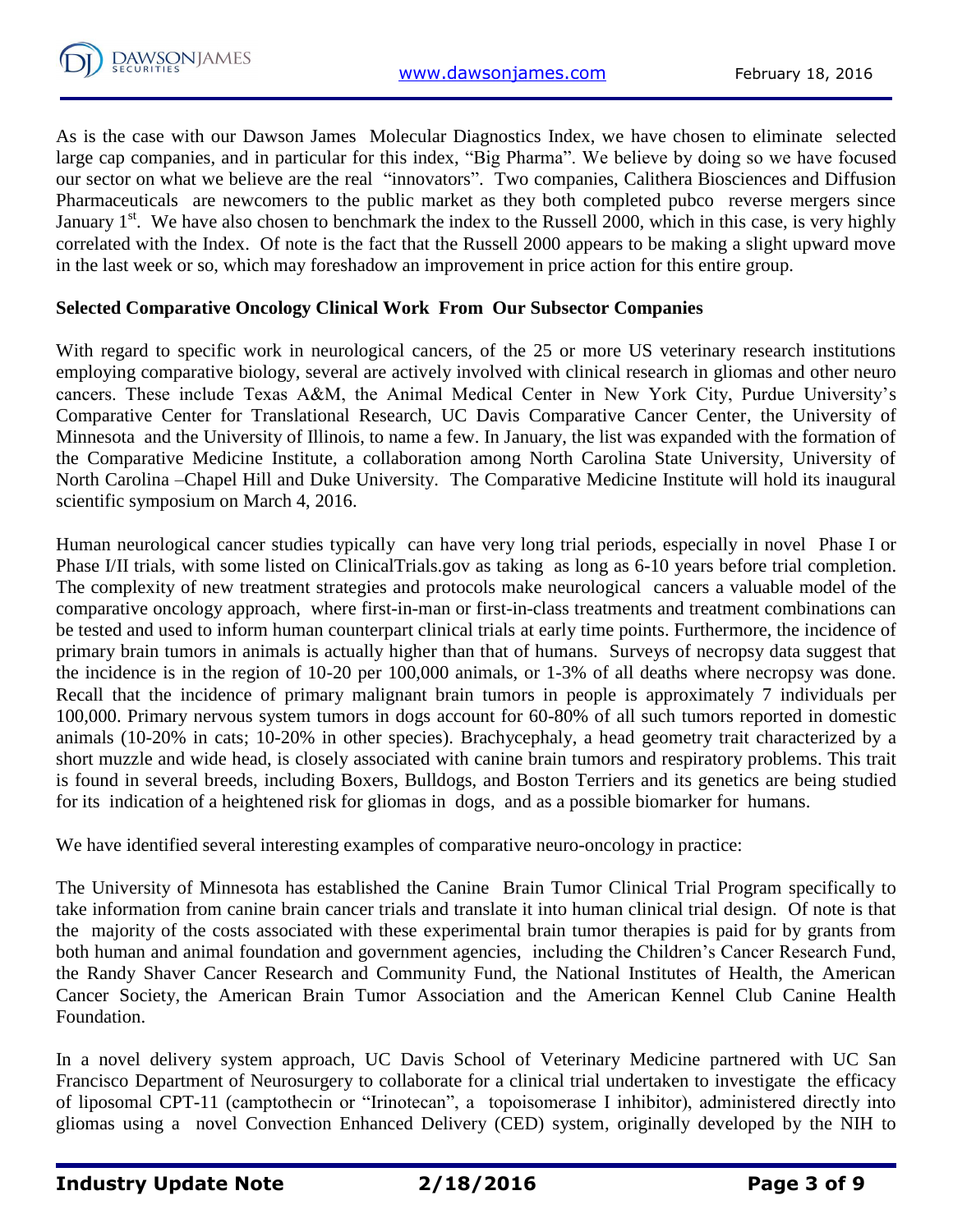

improve drug targeting to brain cancer. The treatment was monitored in real-time using co-infusion of a gadolinium marker and MRI.

Data from canine-diagnosed gliomas suggested that real-time imaging in future CED clinical trials (canine or human) was essential in order to define early leakage of infusates to non-target tissues, thus allowing modification of infusions during the canine trial and tracking of corresponding response to therapy. Therapeutic response, defined by decrease in tumor volume (up to 80%), and modification of tumor phenotype (decreased Mib-1 index in infused vs non-infused tumor based on histopathology) as well as documented adverse effects also provided additional clinically relevant data for the development of intratumoral liposomal CPT-11 as a potential therapy in human gliomas.

NeoPharm, Inc, now INSYS Therapeutics, Inc. (INSY/ \$17.52/Not rated), completed a Phase I clinical trial in 2010 based on these studies. *"Liposome Encapsulated SN38 (LE-SN38) is an oncology drug product consisting of the active metabolite of irinotecan (CPT-11), a known anticancer drug, encapsulated in a liposome. Formulation of a relatively insoluble compound (SN38) and improvement in drug delivery (pharmacodynamic profile) may be obtained with liposomal formulations. An improved safety and efficacy profile, compared with the pro-drug CPT-11 may be possible. This rationale is supported by the results from animal toxicity studies in both the mouse and dog.*" (Source: [www.clinicaltrials.gov,](http://www.clinicaltrials.gov/) **ClinicalTrials.gov Identifier:NCT00046540**, INSYS Therapeutics)

**Peregrine Pharmaceuticals, Inc**. (PPHM/\$1.00/Not rated) is also employing the CED delivery technology. The Company's lead neuro-oncology product, **Cotara**, is a novel combination therapy that conjugates a radioactive isotope to a monoclonal antibody designed to target and bind to the DNA histone H1 complex, necessary for cell division, that is exposed by necrotic cells at the center of a tumor. The radioactive payload is delivered to adjacent live cells, and the tumor is effectively "radioactively burned" from the inside to the outside of the tumor. Cotara is administered as a single CED dose. Cotara successfully completed Phase II trials in 2011 and Peregrine states on its website, further clinical development of Cotara is contingent upon funding, licensing or a development partner while Peregrine pursues other immune-oncology candidates in breast, lung and other solid tumor cancers. The Virginia-Maryland Regional College of Veterinary Medicine continues to conduct molecular combination therapy trials for canine glioma patients using the CED delivery system.

Washington State University and City of Hope Medical Center (Los Angeles) are both researching the use of the precursor drug, 5-fluorocytosine (FC) delivered in combination with gene therapy as new treatment paradigm for gliomas. 5-FC is converted to the chemotherapy agent 5-FU (fluorouracil) at tumor sites in situ by e. coli CD-expressing genetically-modified neural stem cells (NSCs). Both canine and human patients received intracerebral injection of the genetically modified cells, followed by oral doses of 5-FC. In this case, Washington State University is using a human therapy approach for better drug delivery in dogs with gliomas.

**Tocagen, Inc**., a private company based in San Diego, received a \$200,000 grant from the American Brain Tumor Association (ABTA) in 2011 to support the evaluation of its investigational combination 5FC prodrug treatment comprised of Toca 511 & Toca FC in companion dogs with malignant glioma. The study results were applied to improve the delivery methods and dose optimization in the human clinical trials. In the human clinical trials, Tocagen's investigational drug Toca 511, the first component of the two-part anti-tumor regimen, is injected into the tumor. Toca 511 is a retrovirus designed to spread selectively in cancer cells, carrying a gene to activate the second part of the therapy, an investigational formulation of 5-FC called Toca FC. Within Toca 511-infected cancer cells, the gene produces an enzyme which converts 5-FC into the anticancer drug 5-FU. The Toca 511/Toca FC combination is currently in a 170-patient active-comparator Phase II/III trial against Standard of Care (SOC) (TMZ, Avastin, CCNU) at 10 centers in the US, according to ClinicalTrials.gov, and is expected to be completed in 2019.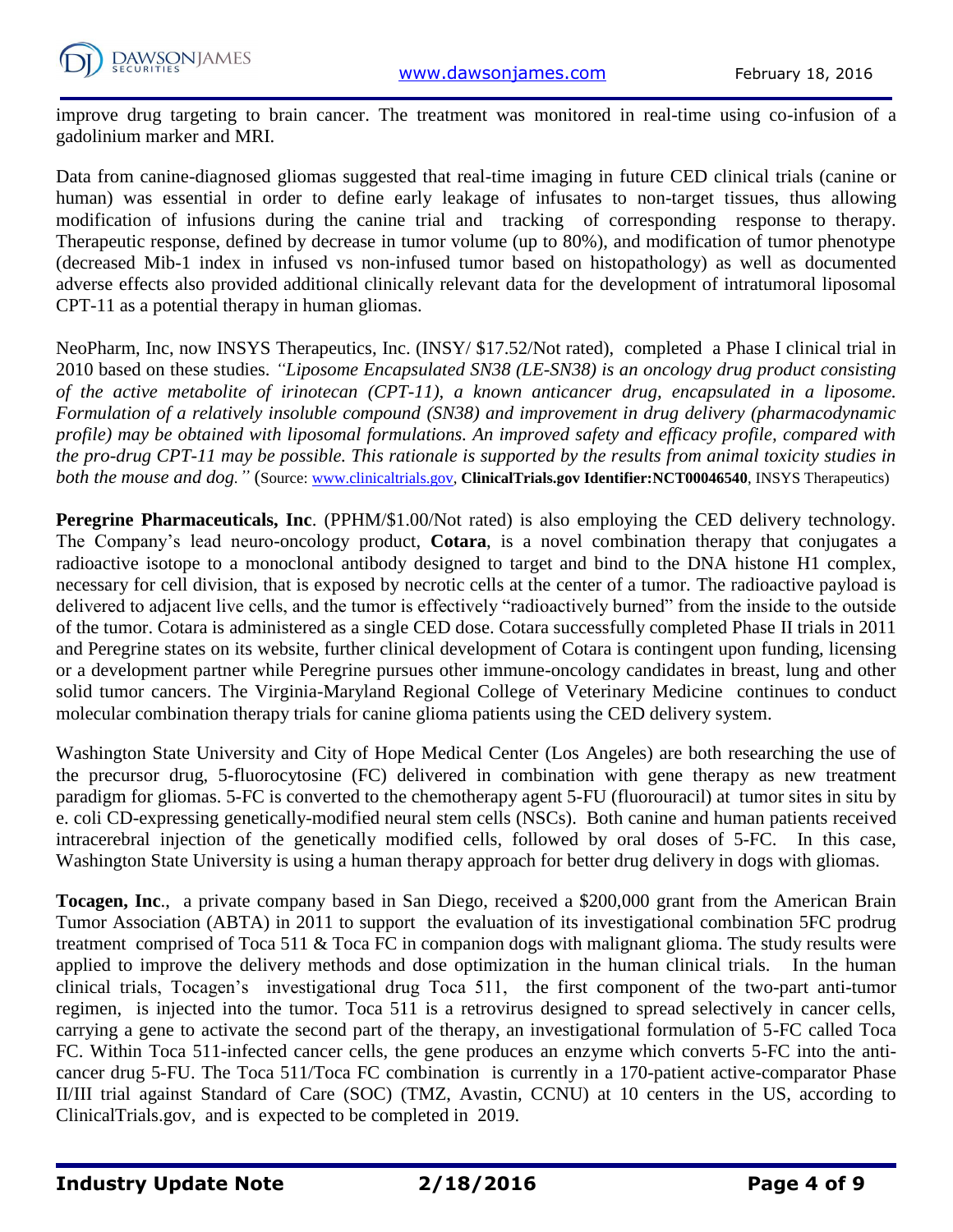

#### **News in 2016 Will Drive Investor Interest**

We expect that the innovators in our sector will drive renewed investor interest in neuro-oncology. The lack of any successful approvals in recent years opens the door to a unique opportunity for one of these companies' technologies to become truly transformative for patients with brain cancers. Out of the universe of companies in our subsector, only four of these public companies, Celldex Therapeutics, Inc. (CLDX/\$6.91/Not rated), Immuocellular Therapeutics, Inc. (IMUC/\$0.25/ Not rated), Northwest Biotherapeutics, Inc. (NWBO/\$2.40/Not rated) and VBL (Vascular Biogenics Ltd.) Therapeutics (VBLT/\$3.30/Not rated) are in Phase III trials. Over half of the remainder of our universe is either in the transition from Phase I to Phase II or completing Phase II clinical trials. This should bode well for a relative high level of news and clinical events for the sector for 2016.

Here are the Phase III companies that we believe will help drive the sector during 2016:

**Celldex** has seen much volatility since January 1 as investors take sides as to the nature of the upcoming interim results for its pivotal Phase III –ACT IV trial for RINTEGA®, an immunotherapy product comprised of rindopepimut and GM-CSF in combination with adjuvant TMZ. Investors had responded favorably to Phase II data reported at the Society of Neuro-oncology (SNO) last fall based in part due to a positive trend in the "p value" compared to prior reported results. However, since the beginning of the year, investors have punished the stock ahead of the upcoming second interim results, due to be reported at almost any time this quarter. The ACT-IV trial is large, with over 700 patients enrolled, and is directed to EGFRv3-positive glioblastoma patients. EGFRv-3 is expressed in about 30% of GBM tumors. Rindopepimut consists of a EGFRv3 targeting peptide conjugated to a keyhole limpet hemocyanin (KLH) immunostimulant carrier.

**Northwest Bio,** a dendritic cell immunotherapy company, has also seen its shares plummet in recent weeks. The Company's Phase III GBM pivotal trial for DC-Vax-L, an autologous dendritic cell product pulsed with tumor lysate antigen, completed enrollment in October 2015. The trial enrolled 348 newly diagnosed GBM patients at 85 US and x-US sites and is expected to be completed in September 2016. This is a placebocontrolled, DC-Vax-L+SOC (radiation +TMZ) trial. News on the company suggests that some investors may be watching for the possibility of an outsized placebo effect, which could impact final results.

**Immunocellular,** a stem cell immunotherapy company, just initiated enrollment in its Phase III trial for ICT-107. ICT-107 is also an autologous dendritic cell-derived immunotherapy that activates antigen-specific killer T-cells. ICT-107 incorporates six tumor-associated antigens and addresses the newly diagnosed GBM HLA-A2 patient population. A follow-on product, ICT-121, a CD133 stem cell antigen/dual epitope therapy, is being developed for recurrent GBM HLA-2 patients. Following favorable overall survival benefit found in the Phase II trial for specific HLA subgroups, the Phase III trial design was optimized with a few significant changes compared to the Phase II protocol. The double-blinded, placebo-controlled trial will enroll 400 HLA-A2 subgroup patients who will be further stratified according to individual immune status. Monocytes will replace dendritic cells as the placebo and iRANO criteria will be used at a central level to determine disease progression. The trial will span 120 sites in the US, Canada and Europe and is expected to take about two years to reach the futility interim analysis, modeled at 33% of events. Efficacy interim analysis is modeled at 60% of events. Patients are being stratified for MGMT, age and resection status. During 2016, IMUC is expected to report on enrollment status, site activation and Canadian and EU approvals to begin additional Phase III ICT-107 trial activity. News on ICT-121 will likely center on full enrollment being achieved in the second quarter of 2016.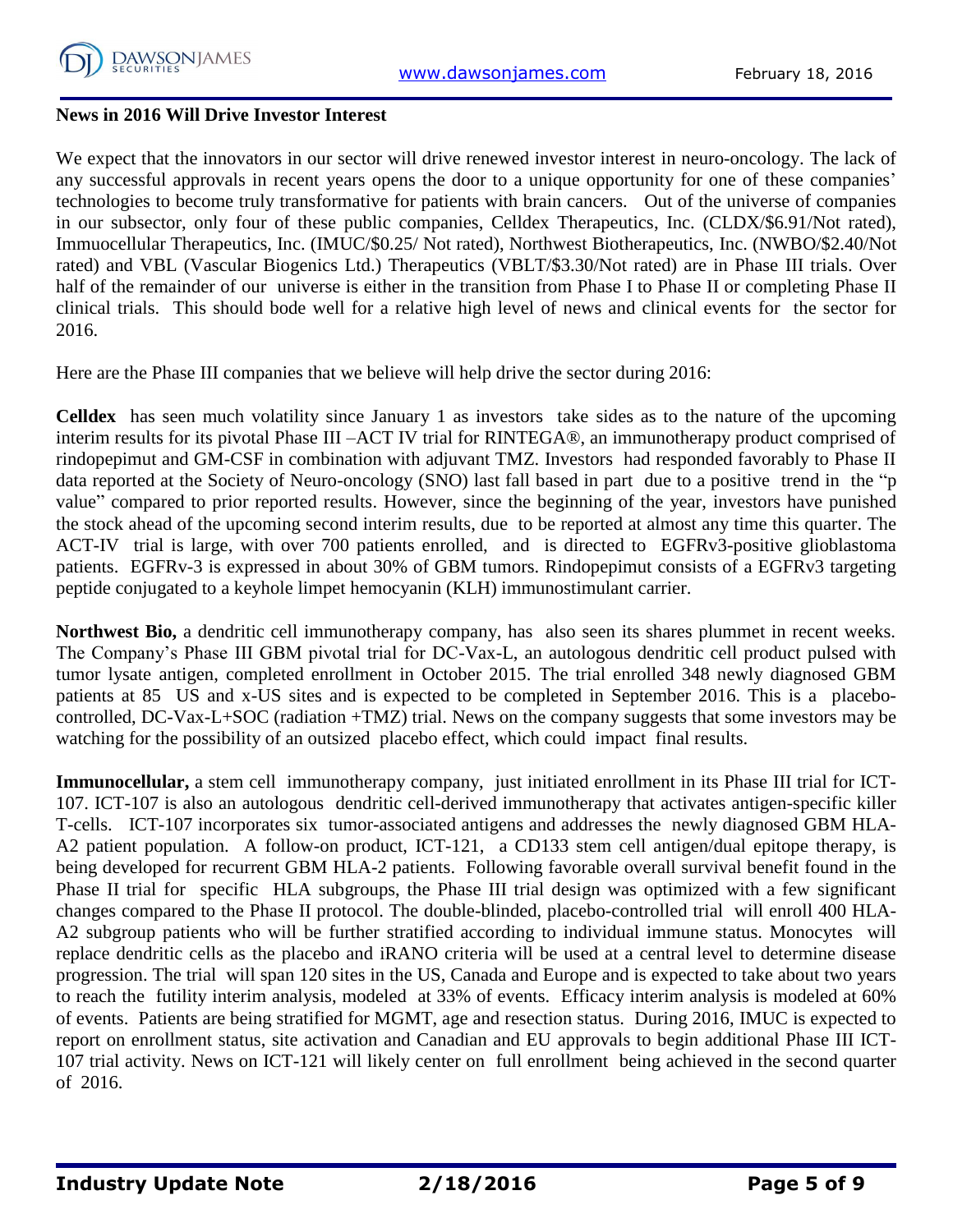

**VBL**, another immunotherapy company, also reported favorable Phase II data for its lead therapy, VB-111, at the SNO meeting in the fall of 2015. VB-111 is a novel anti-angiogenesis viral vector gene technology used in combination with Avastin. The Phase II trial met its primary endpoint and doubled the survival rate in recurrent GBM (rGBM). The Company started its GLOBE rGBM pivotal Phase III in August 2015, an event-driven trial under a Special Protocol Assessment, Fast Track and Orphan designations. We would expect enrollment and interim "event" news concerning this trial during 2016, with trial results reported (depending upon the timing of events) in early 2017.

Among Phase II companies, we would look for market impacting news from the following:

**DelMar Pharmaceuticals** (DMPI/\$0.77/Not rated) gave an extensive update to investors on the clinical progress of VAL-083 (dianhydrogalactitol) for refractory GBM during their year-end conference call on February 17<sup>th</sup>. VAL-083 is a unique treatment candidate in that it is a small molecule with a long history via the NCI. The drug is already approved in China to treat lung cancer and lymphoma. In fact, GBM clinical trials using dianhydrogalactitol can be found in the scientific literature going back as far as 1981. VAL-083 is currently in a dose optimized (40mg/m<sup>2</sup>) Phase II expansion phase for patients refractory to TMZ and Avastin. 2016 will be a very important clinical year for DelMar with top line Phase II data expected in the first half of the year and FDA discussions to be initiated related to progressing to a Phase III registration-directed trial.

Importantly, DelMar is seeking to expand the indications for VAL-083 by taking advantage of its independence from MGMT resistance. VAL-083 is a bifunctional hexitol derivative that alkylates and cross-links DNA during all phases of the cell cycle, resulting in disruption of DNA function and cell cycle arrest. The novel mechanism of action, unlike any of the standard of care treatments, allows the drug to act independently of MGMT (O6-methylguanine DNA methyltransferase) which is a DNA repair mechanism known to contribute to the resistance of many gliomas to alkylating agents like TMZ. Markers for MGMT are now being used to better stratify responders to TMZ. The initial effort in this regard will be the initiation of a new Phase II study in 2016 in collaboration with MD Anderson to treat "recurrent-like, high MGMT-expression" GBM patients at the first recurrence/progression, ahead of Avastin. The Company intends to announce the initiation of other sub population-based VAL-083 trials during the course of the year, including one in refractory non-small cell lung cancer (NSCLC).

**Diffusion Pharmaceuticals Inc.** (DFFN/\$1.24/Not rated), newly public through a reverse merger, is focused on a therapeutic strategy aimed at re-oxygenating highly hypoxic tumors, as is the case with GBM, in order to make the tumor microenvironment more amenable to standard of care treatments. The Company's lead product, trans sodium crocetinate (TSC) completed a Phase II trial with 59 newly diagnosed GBM patients in mid 2015 with median survival of 16.3 months and a two year survival rate of 36.3%. A single 65-site multi-national 400 patient Phase III 400 trial, supportive of registration, is expected to being enrollment in 2016. Other corporate announcements for 2016 include the initiation of a Phase II TSC trial for pancreatic cancer and a Phase II/III trial for metastatic brain cancer. The median survival of patients with brain metastases is three to six months, post radiation treatment.

## **Concluding Thoughts**

2015 saw a resurgence of interest in neurological indications, both in the neuro-oncology arena and in neurodegenerative diseases, after a number of years of very high profile clinical failures and lack of progress. The new technologies and novel combination of technologies represented by this subgroup of companies is a testament to the conviction of researchers who have been hard at work during the period of investor apathy. We believe that, in many cases, companies in our subsector may represent unusual "value" plays at current levels.*SG*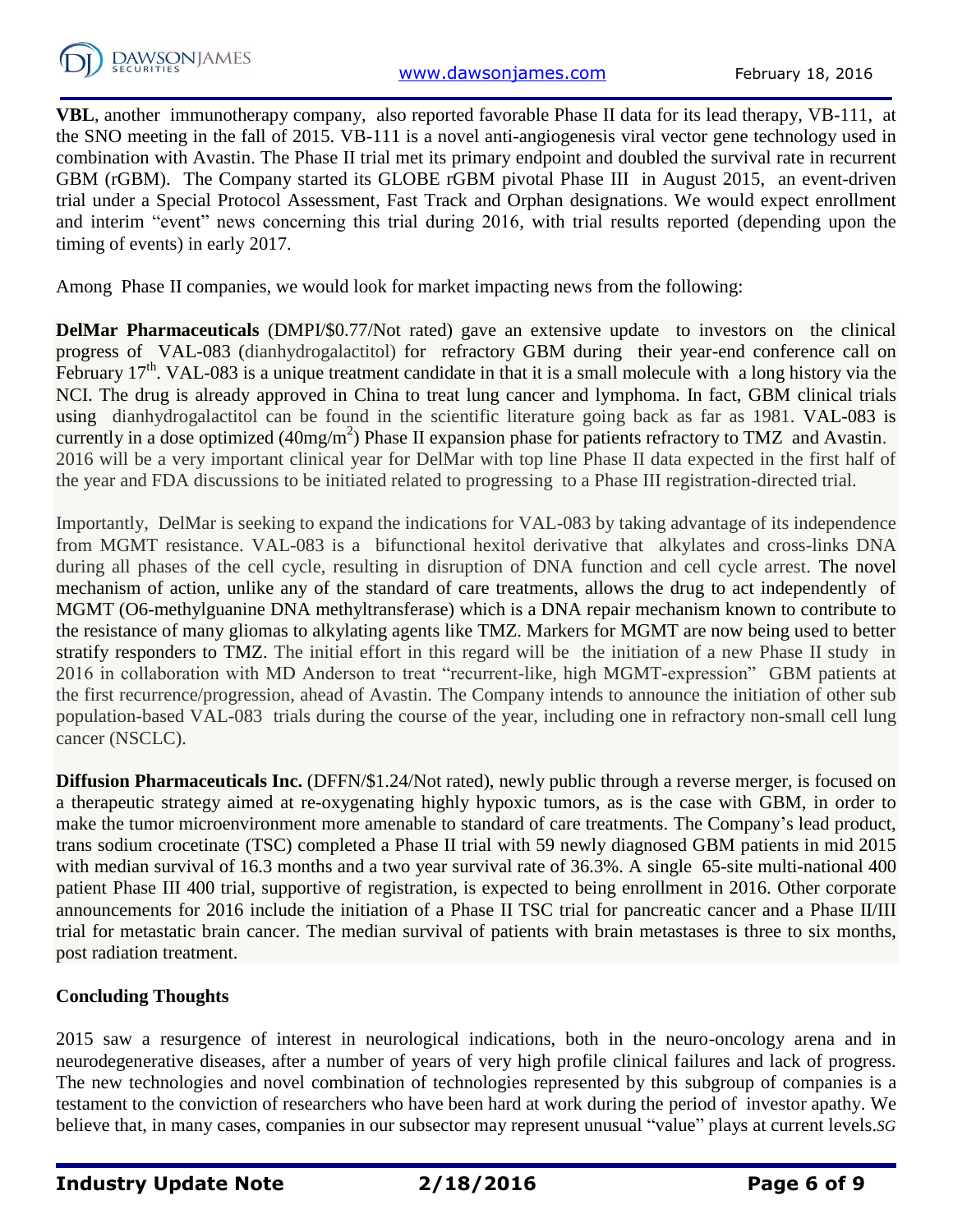

#### *Risk Factors*

In addition to normal economic and market risk factors that impact most equities, and the common risks shared by the companies named in this sector and those in the biotechnology sector as a whole, we believe an investment in any of the Dawson James CNS Rare Disease Sector companies involves the following risks:

• **Regulatory risks** – the companies in the DJ CNS Rare Disease Sector are subject to regulatory review for their ongoing research and development activities and manufacturing operations with local, state and federal governmental agencies both in the US and Internationally.

• **Need to defend patents, trade secrets and other intellectual property** – Biotechnology companies rely heavily on intellectual property related to their technology and products. While larger companies may have adequate resources to defend their intellectual property, most of the smaller companies in the DJ CNS Rare Disease Sector would be materially and negatively impacted by intellectual property infringement or the loss of one or more patents.

• **Historical lack of profitability** – To date this year and in past years, most of the companies in the DJ CNS Rare Disease Sector have not operated on a profitable basis, and are not forecast to do so in the immediate future. Although companies typically have been able to raise funds from the capital markets, there can be no guarantee that any particular company will not be able raise additional operating capital in the future should losses continue.

• **Competitive Markets** – This universe of companies operate in a highly competitive marketplace, where speed to market, clinical results and other factors bear on a company's viability. There can be no assurance that any one company will be able to continue to market or later launch its products successfully in these competitive markets in the future.

Industry Update Notes provide current information we believe might be noteworthy to investors regarding the subject companies. Industry Update Notes are not intended to be complete research reports. More detailed information concerning the rated companies referenced in this Note, including the full reports, basis for price targets and other disclosures, may be found at: [http://dawsonjames.com/research\\_coverage.](http://dawsonjames.com/research_coverage)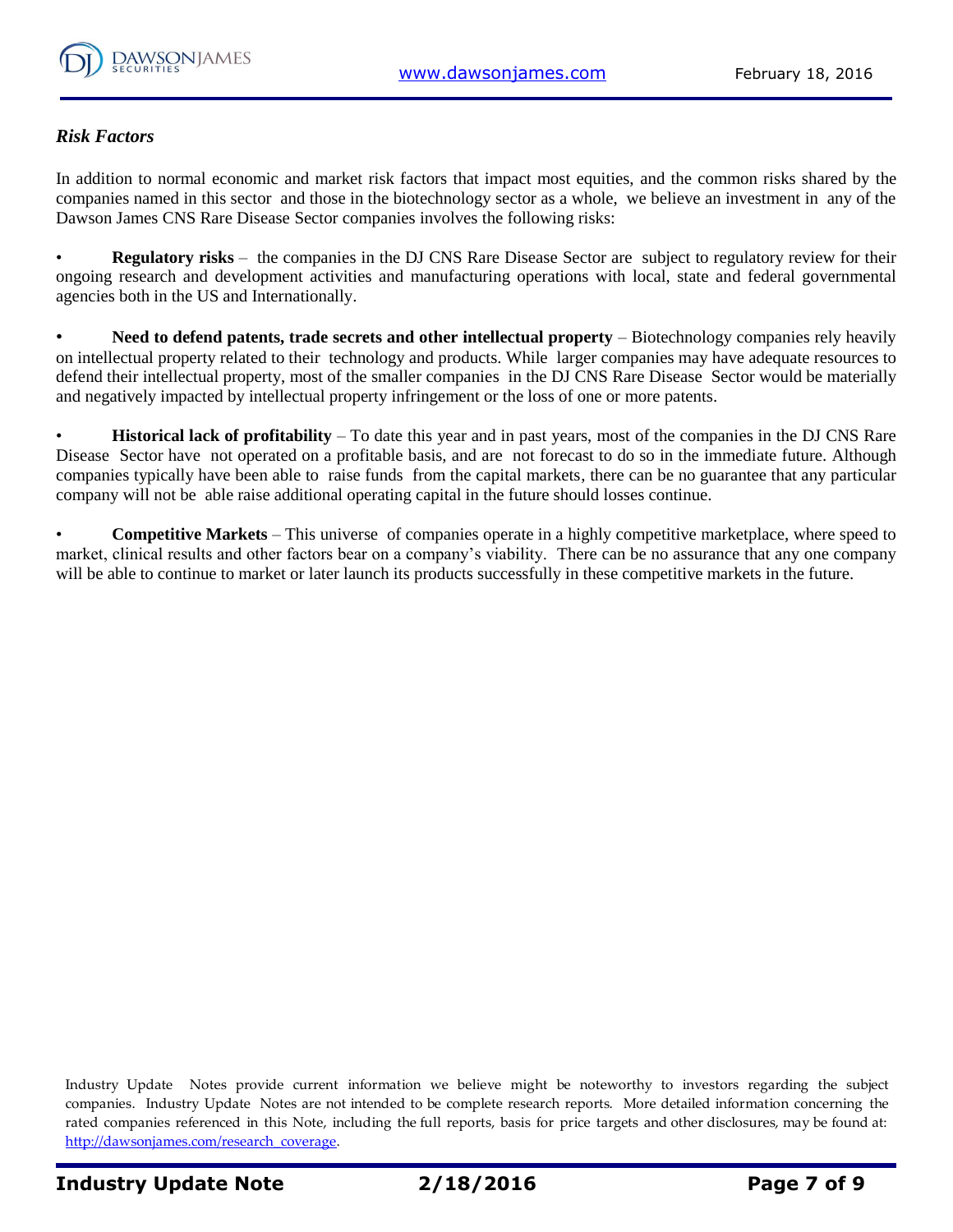

#### **Important Disclosures:**

Dawson James Securities, Inc. (the "Firm") is a member of the Financial Industry Regulatory Authority ("FINRA") and the Securities Investor Protection Corporation ("SIPC").

The Firm does not make a market in the securities of the sector companies. The Firm has not received investment banking compensation from any companies included in the sector and profiled in this report and may seek compensation for investment banking services in the future from the sector company (s). The Firm has not received other compensation from sector company(s) in the last 12 months.

Neither the research analyst(s) whose name appears on this report nor any member of his (their) household is an officer, director or advisory board member of these companies. The Firm and/or its directors and employees may own securities of the company(s) in this report and may increase or decrease holdings in the future. As of January 31, 2016, the Firm as a whole did not beneficially own 1% or more of any class of common equity securities of any of the subject company (s) of this report. The Firm, its officers, directors, analysts or employees may effect transactions in and have long or short positions in the securities (or options or warrants related to those securities) of the companies subject to this report. The Firm may effect transactions as principal or agent in those securities.

Analysts receive no direct compensation in connection with the Firm's investment banking business. All Firm employees, including the analyst(s) responsible for preparing this report, may be eligible to receive non-product or service specific monetary bonus compensation that is based upon various factors, including total revenues of the Firm and its affiliates as well as a portion of the proceeds from a broad pool of investment vehicles consisting of components of the compensation generated by investment banking activities, including but not limited to shares of stock and/or warrants, which may or may not include the securities referenced in this report.

Although the statements in this report have been obtained from and are based upon recognized statistical services, issuer reports or communications, or other sources that the Firm believes to be reliable, we cannot guarantee their accuracy. All opinions and estimates included in this report constitute the analyst's judgment as of the date of this report and are subject to change without notice.

The securities of the company discussed in this report may be unsuitable for investors depending on their specific investment objectives and financial position. This report is offered for informational purposes only, and does not constitute an offer or solicitation to buy or sell any securities discussed herein in any jurisdiction where such would be prohibited. Additional information is available upon request.

#### **Ratings Definitions:**

- 1) **Buy**: the analyst believes the price of the stock will appreciate and produce a total return of at least 20% over the next 12-18 months;
- 2) **Neutra**l: the analyst believes the price of the stock is fairly valued for the next 12-18 months;
- 3) **Sel**l: the analyst believes the price of the stock will decline by at least 20% over the next 12-18 months and should be sold.

The following chart reflects the range of current research report ratings for all companies followed by the analysts of the Firm. The chart also reflects the research report ratings relating to those companies for which the Firm has performed investment banking services.